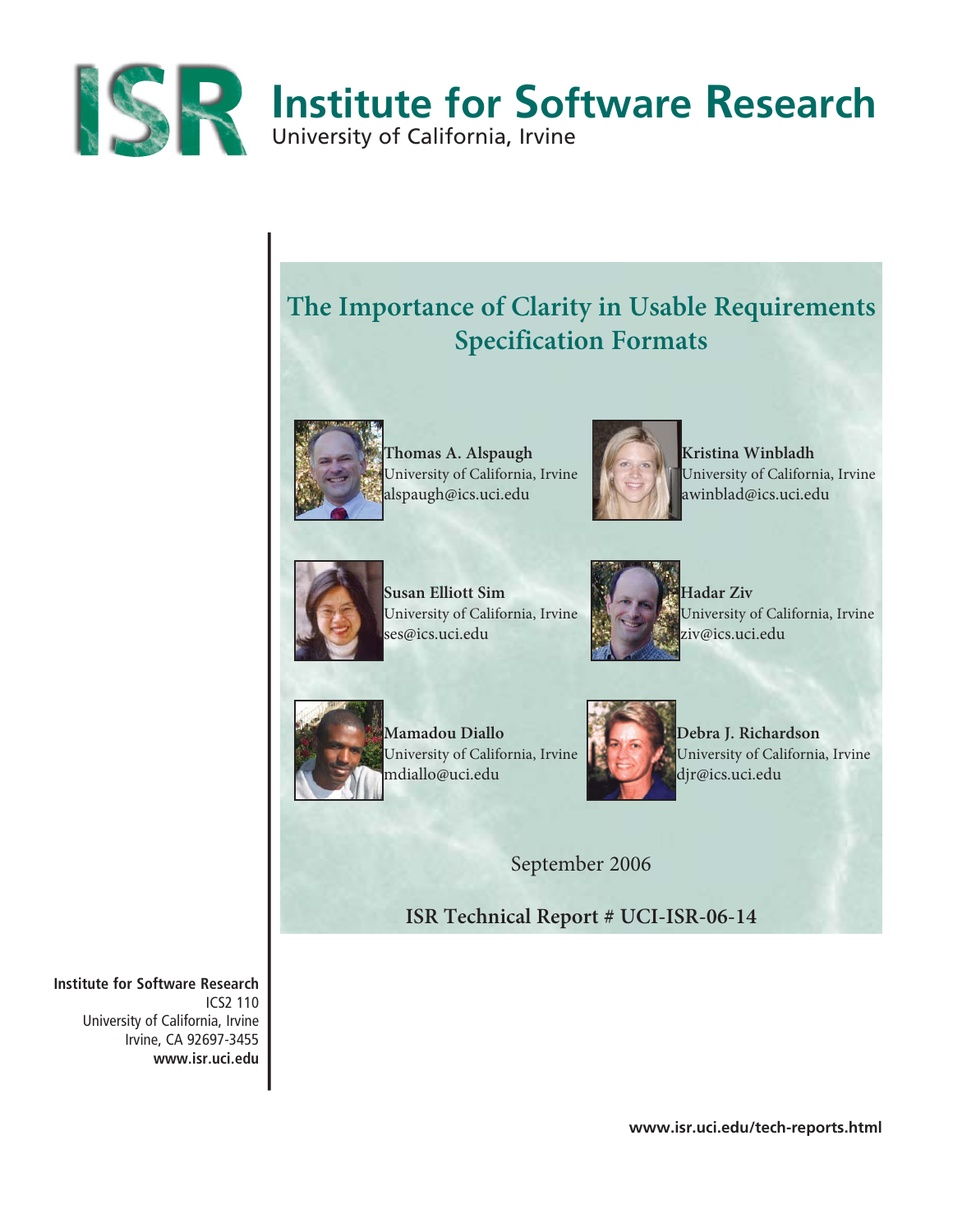# The Importance of Clarity in Usable Requirements Specification Formats

Thomas A. Alspaugh Susan Elliott Sim Kristina Winbladh Mamadou H. Diallo Leila Naslavsky Hadar Ziv Debra J. Richardson

> Institute for Software Research Department of Informatics University of California, Irvine {alspaugh,ses,awinblad,mdiallo,lnaslavs,ziv,djr}@ics.uci.edu

## Abstract

*Clarity is underappreciated as a requirements specification quality attribute. We studied the clarity of requirements forms, operationalized as ease of problem detection, least obstructive to understanding, and understandability by stakeholders. A set of use cases for an industrial system was translated into sequence diagrams and ScenarioML; problems identified during each translation were noted, and system stakeholders were interviewed and given a questionnaire on all three forms. The data showed that ScenarioML best supported requirements clarity, then sequence diagrams but only for stakeholders experienced with them, and finally use cases as the least clear form. Use cases were preferred for non-technical stakeholders to write; sequence diagrams were most effective for details of individual events and for showing interaction with architectural components; with ScenarioML preferred in all other situations.*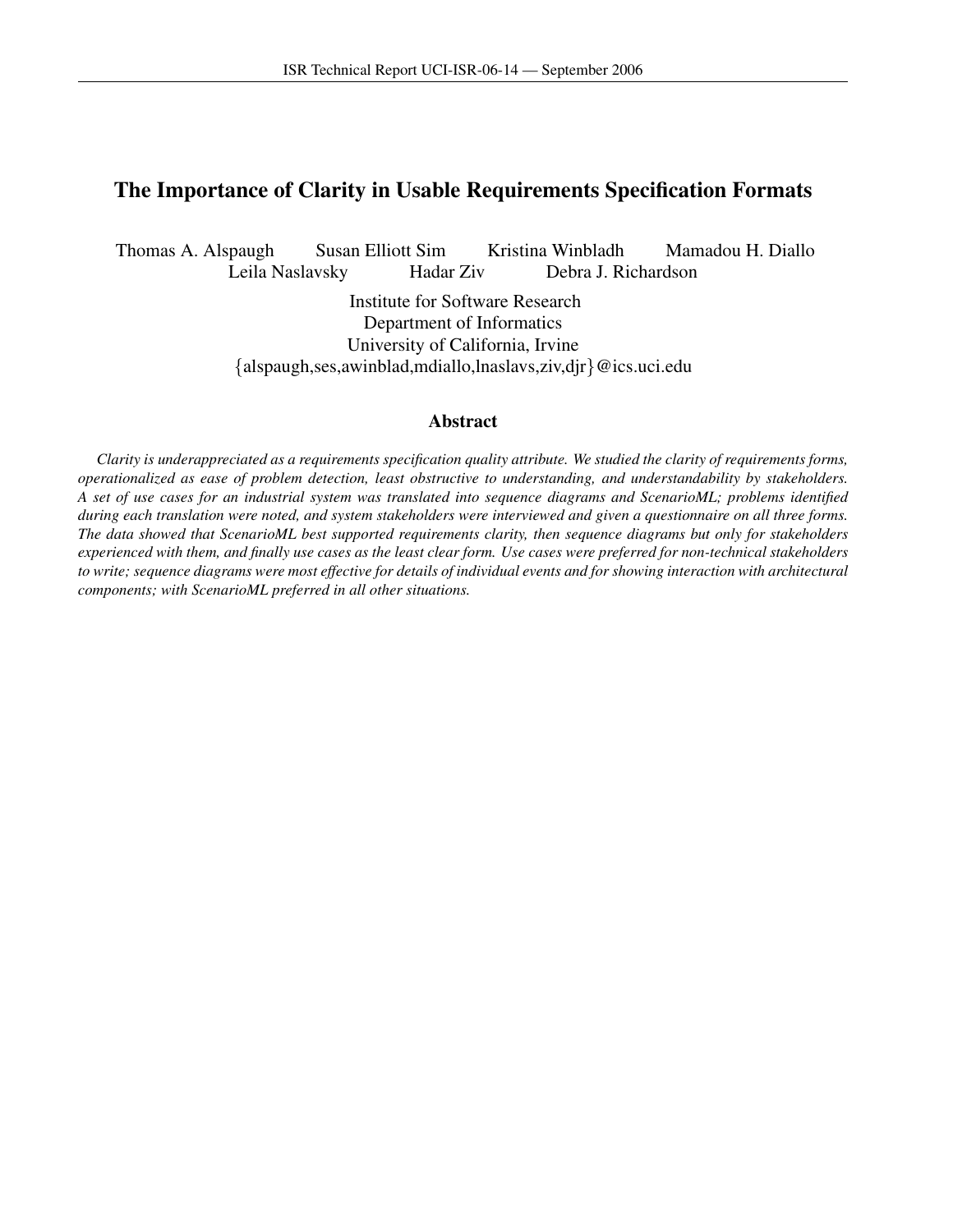# The Importance of Clarity in Usable Requirements Specification Formats

Thomas A. Alspaugh Susan Elliott Sim Kristina Winbladh Mamadou H. Diallo Leila Naslavsky Hadar Ziv Debra J. Richardson

> Institute for Software Research Department of Informatics University of California, Irvine {alspaugh,ses,awinblad,mdiallo,lnaslavs,ziv,djr}@ics.uci.edu

## Abstract

*Clarity is underappreciated as a requirements specification quality attribute. We studied the clarity of requirements forms, operationalized as ease of problem detection, least obstructive to understanding, and understandability by stakeholders. A set of use cases for an industrial system was translated into sequence diagrams and ScenarioML; problems identified during each translation were noted, and system stakeholders were interviewed and given a questionnaire on all three forms. The data showed that Scenario-ML best supported requirements clarity, then sequence diagrams but only for stakeholders experienced with them, and finally use cases as the least clear form. Use cases were preferred for non-technical stakeholders to write; sequence diagrams were most effective for details of individual events and for showing interaction with architectural components; with ScenarioML preferred in all other situations.*

*That I require a clearness: and with him to leave no rubs nor botches in the work* – The Tragedy of Macbeth, Act 3 Scene 1, by William Shakespeare

## 1. Introduction

High quality requirements are critical to the success of a software project, because all other development activities depend on them [5, 6, 8]. Consequently, it is of utmost importance that requirements are clear and usable, so that stakeholder needs are readily found and understood, and mistakes and misunderstandings are avoided. An important limiting factor on the clarity of requirements documents is the clarity of requirements specification formats. While properties such as expressibility, analyzability, and completeness are generally accepted as desirable, clarity has been little studied in the context of requirements documents or requirements specification formats.

In this paper, we report on an empirical study that evaluates three requirements specification formats, use cases, sequence diagrams, and our own ScenarioML, for their clarity. Our operational definition of clarity, gleaned from multiple dictionaries and thesauri, is as follows: (1) readily seen, perceived, or understood, (2) distinctness of vision, sound, expression, comprehension, and (3) freedom from anything obstructive. From this definition, we derive the following three research questions: (1) Which format more readily permits the detection of problems in requirements? (2) Which format has a structure that least obstructs understandability? and (3) Which format do stakeholders find more clear? The first phase of our study was concerned with evaluating the capabilities of the formats, the relative frequency of problems, and ease of use. The second phase of our study involved presenting the different representations to stakeholders to ask them about their preferences and also to test them on how well they could read and understand the different formats.

We began by creating requirements documents for a system in three different formats. The system was Mirth, an open source middleware system for integration of healthcare applications, developed by WebReach. The initial requirements elicitation was performed using use cases and these were used as a baseline during the first phase of the study. We then transformed the use cases independently into two other formats: sequence diagrams, and Scenario-ML. We performed the transformation step in order to set up a fair comparison for the two formats, with a common starting point that serves as a single source of information. This translation was performed by two graduate students and as they worked, they recorded the problems, issues, and unresolved questions in the use cases that each translation uncovered. Finally, we presented these documents to three Mirth stakeholders. We interviewed them to understand their overall experience with these formats and assessed their ability to answer questions about requirements presented in each of the formats.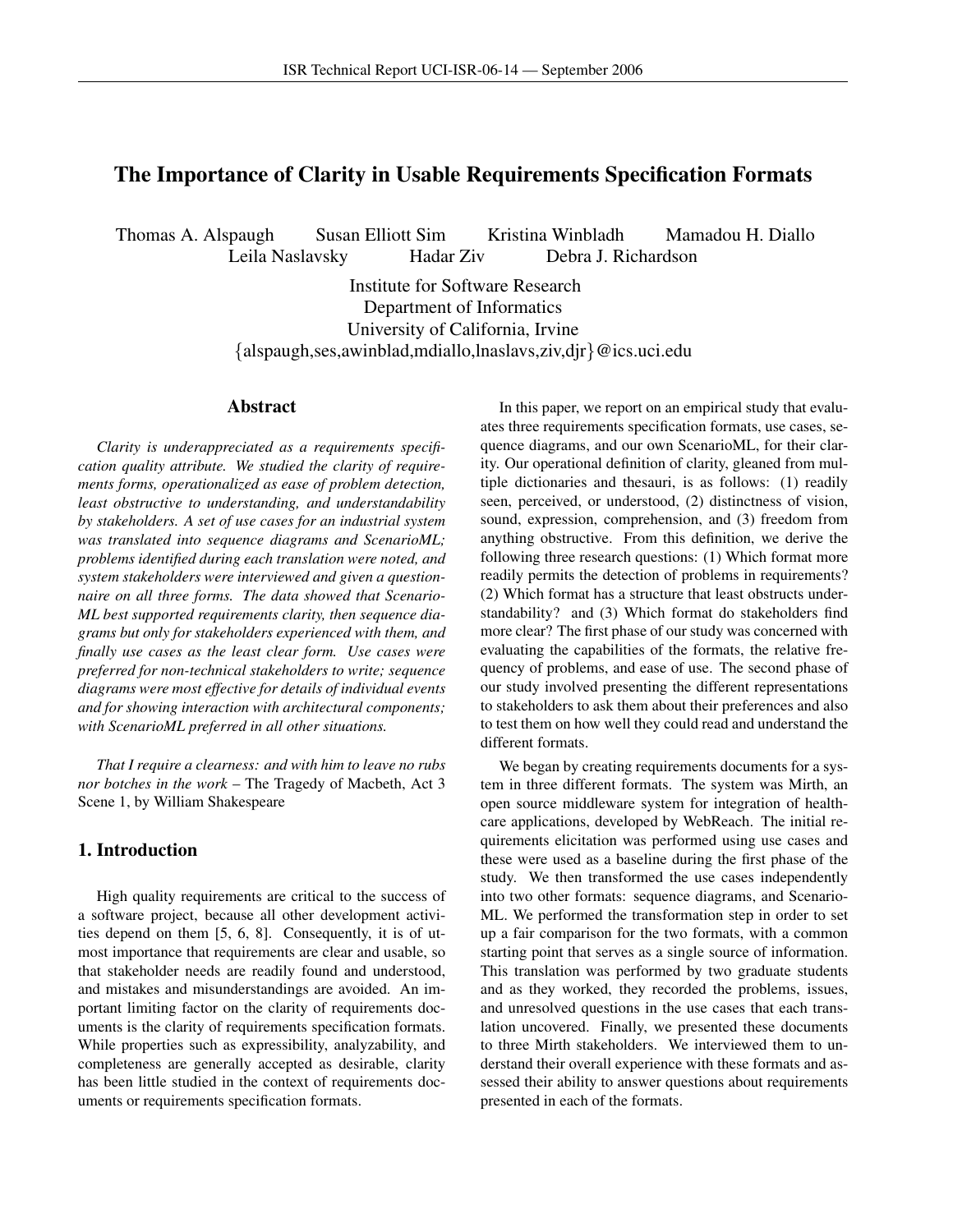The data from both phases of the study showed that the ScenarioML format was the most clear, followed by use cases, followed by sequence diagrams. In general, the students were able to detect more problems, such as inconsistency, when transforming use cases into ScenarioML than when transforming them into sequence diagrams. While it was easier to detect high-level problems with ScenarioML, it was easier to detect problems with low-level details in sequence diagrams. Stakeholders also preferred ScenarioML over use cases, and over sequence diagrams. They found ScenarioML more clear and would choose to use this format, except in specific situations, such as showing communication between different levels of an architecture.

The rest of the paper is organized as follows. Section 2 discusses related work. Section 3 introduces the three formats used in our study. Section 4 presents the method used in our empirical study and Section 5 presents the results. The discussion and analysis of the results is presented in Section 6 followed by lessons learned in section 7. The paper ends with conclusions and future work in section 8.

## 2. Related Work

Many textbooks and papers discuss desirable quality attributes of requirements documents and formats. Most notably, IEEE Standard 830 for Software Requirements Specification (SRS) states that a "good" SRS should be correct, unambiguous, complete, consistent, ranked for importance, verifiable, modifiable, and traceable [1]. Interestingly, the IEEE Standard does not include clarity as desirable characteristic of a good SRS. However, a standard textbook on software engineering gives lack of clarity as one of the top problems that arise when requirements are written in natural language sentences [10, page 127]. There has been little investigation of clarity as a quality attribute of requirements. We know of only one contribution that focuses on clarity, the CLEAR (Cognitive Linguistic Elicitation and Representation) method for writing requirements and a case study where CLEAR was applied to the requirements for a medical device [11]. While CLEAR focuses specifically on the language used in requirements, we are examining the importance of clarity in the specification formats.

In recent years there has been a growing interest in evaluating the various research contributions in requirements engineering, as is evident is the series of CERE (Comparative Evaluation in Requirements Engineering) workshops, now in its fourth year. This field is in its infancy in requirements engineering, and empirical methods are still being established. Our study will use both a comparative approach as well as an industrial subject systems and professional software engineers.

Our paper follows the GQM (Goal Quality Metrics) approach to measurement and evaluation as described by Basili *et al.* [3]. In GQM, an empirical study or comparative evaluation must first specify the goals for itself, then it must trace those goals to the data that identifies those goals operationally, and finally provide a framework for interpreting the data with respect to stated goals. Thus, GQM employs a measurement model with three levels, namely a conceptual level (goals), an operational level (questions), and a quantitative level (metrics).

## 3. Requirements Specification Formats

## 3.1. Use Cases

A use case is a description of a sequence of interactions between the system and one or more external actors that results in an outcome that provide value to at least one actor. According to Alistair Cockburn [7], a use case "describes the system's behaviors and interactions under various conditions as a response to a request on behalf of one of the stakeholders – the primary actor – showing how the primary actor's goal gets delivered or fails."

Use cases are fundamentally a structured text form, typically written using a use case template. The use-case author fills in text fields such as use case name, goal, brief description, pre- and post-conditions, and normal, alternative, and exceptional flows. Thus, a use case typically contains multiple scenarios, each representing a specialization of the actors stated goal, or alternative paths by which the actor could reach that goal.

## 3.2. Sequence Diagrams

Sequence Diagrams are dynamic UML diagrams that document, for each use case, the sequence of object interaction that take place. They are typically used during analysis and design activities but, much like use cases, have been used at many different levels of detail and abstraction, even as replacement for and in lieu of use cases. They illustrate the interplay between multiple actors and the system during execution of a use case, by showing the interaction and message passing between those actors and software objects in the system. The objects involved in the interaction are arranged horizontally, while time progresses vertically. Therefore, the messages or operations can be followed in sequence by reading the diagram from top to bottom.

#### 3.3. ScenarioML

ScenarioML is a language for scenarios, designed to be read and written by people, while also accomodating machine processing. ScenarioML uses a combination of *recursively-defined events*, *ontologies*, *references*, and *scenario parameters* to make scenarios that are more clear,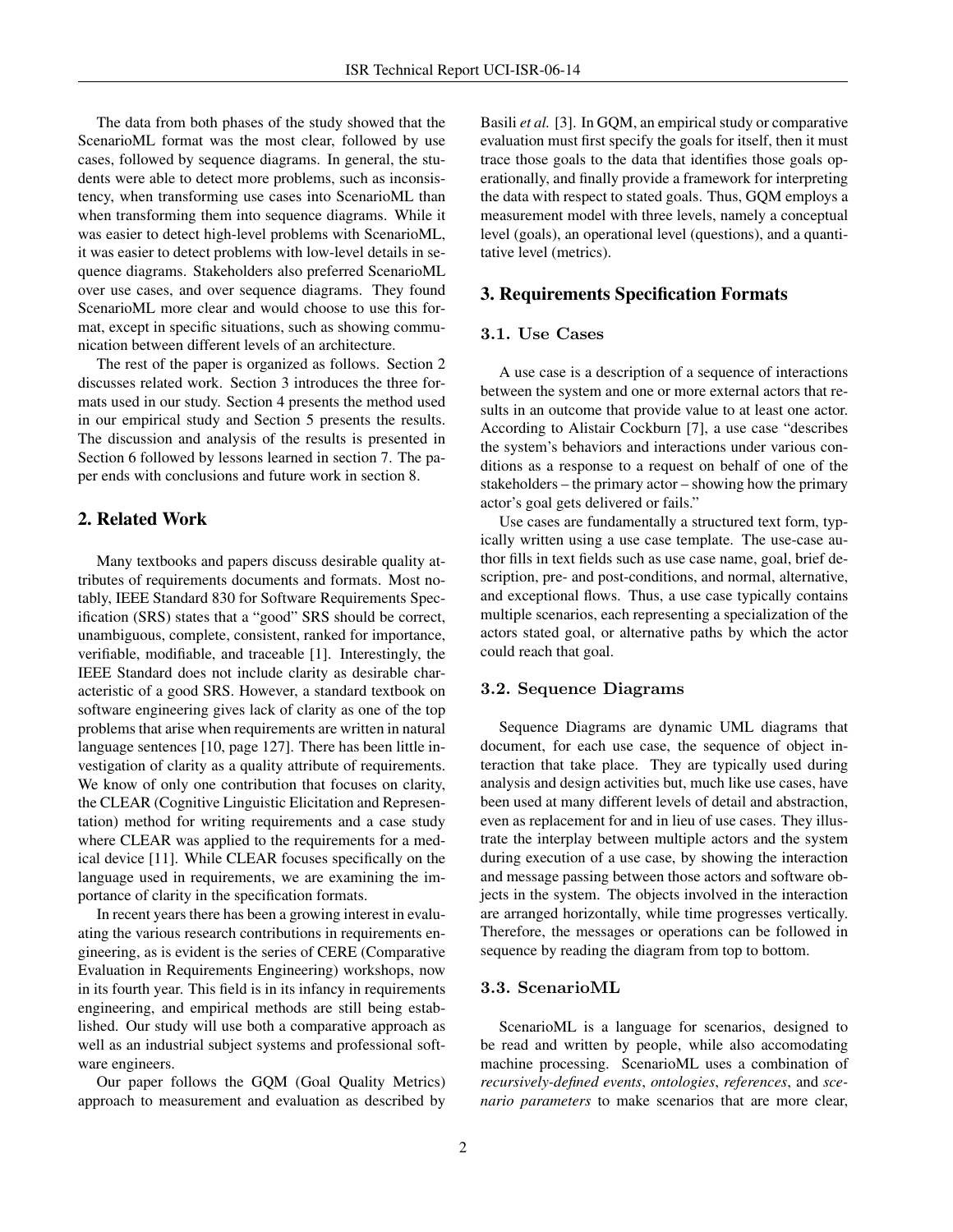

**Figure 1. Scenario in human-oriented HTML form**

more useful, and more effective. The basic element of a ScenarioML scenario is an *simple event* that describes in words one thing happening in the world. A *compound event*, groups several events to describe several things happening in the world in a particular sequence (or other more complex temporal relation). Allen's interval algebra relations express the temporal relationships among the subevents. An *event schema* compactly expresses a group of possible event combinations, for example as an iteration representing any of several chains of an event repeated some number of times, and an alternation representing any one of a group of alternative events. Finally, an *episode* uses an entire scenario as one event of another scenario. Figure 1 shows a ScenarioML scenario incorporating several of these kinds of events.

A ScenarioML *ontology* defines technical or specialized terms of concepts, a set of types of entities in the world, named instances of such types, and relationships among types. Links from words and phrases in the scenario to definitions in an ontology adds greater clarity to the text. The ScenarioML language currently defines its own ontology definition constructs rather than using an established ontology language because we are still investigating the extent to which automatic processing of scenarios can make use of ontological information.

ScenarioML also supports references to new entities created or identified during the course of a scenario's events.



**Figure 2. ScenarioML scenario (excerpt)**

This allows a scenario author to be clear about entities, and is particularly useful for scenarios in which two of the same kind of entity are discussed. An example in point from the current study is the scenario "Add/Edit/Delete Users", in which the actor (who is a user) can add a new user, edit a user (including himself), and delete a user (but not himself). There are a number of references to a 'user' in this scenario, but not all to the same user. ScenarioML references allow this to be done unambiguously.

ScenarioML provides *scenario parameters* for adapting a scenario to different contexts. Each episode that reuses a scenario binds its parameters to arguments appropriate for that context and use. The type of each parameter, i.e. the set of its possible arguments, is specified as a type defined in an ontology.

ScenarioML is defined in an XML representation of which an example is seen in Figure 2. The definitions of the ScenarioML constructs allow software tools to read and operate on them, performing tasks such as checking that references are grounded in definitions and transforming a scenario with alternations into one with all choices made (both implemented at this writing); inlining an episode by replacing it with the corresponding scenario events with arguments substituted for parameters, or the reverse process of abstracting a new scenario from a compound event given a desired list of scenario parameters; unrolling a fixed iteration, or rolling up a chain of repetitions of an event; merging two or more scenarios using alternations for their differences; and other scenario refactorings and specializations. Automated transformations such as these help scenario au-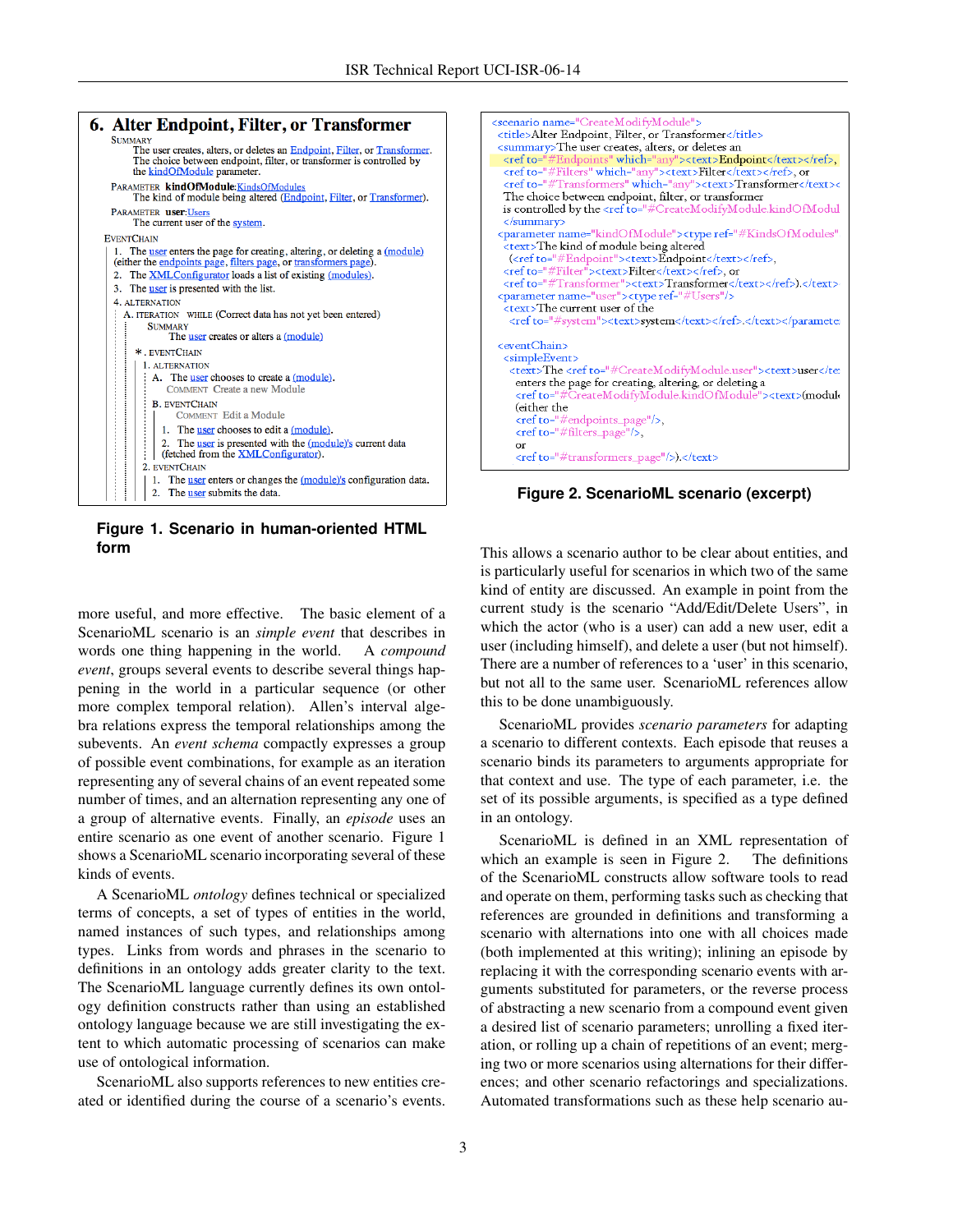thors and readers verify their understanding of a scenario and edit scenarios more efficiently and with confidence that the intended meaning will be expressed.

ScenarioML has been the basis of work with autonomous animated social agents, [4], and in a novel visualization of software scenarios as social interactions between autonomous animated agents generated automatically from the scenario text [2]. The principles behind Scenario-ML have been applied in an approach for goal-driven specification-based testing, in which the lower-level goals for a system are organized into plans for achieving higherlevel goals and tested against them[12].

# 4. Method

Our goal was to investigate the clarity of three requirements formats and the documents written using these formats. Using a GQM approach, we began with a the definition of clarity given in the introduction and derived three research questions.

- 1. Which requirements format most readily permits the detection of problems?
- 2. Which requirements format has a structure that least obstructs understanding?
- 3. Which requirements format do stakeholders find more clear?



**Figure 3. GQM diagram**

To answer these questions, we conducted a two-part empirical study. In this study, we created and studied the requirements for a single system, Mirth, expressed in three different formats, use cases, sequence diagrams, and ScenarioML. In the first part, we examined the clarity of the formats when creating requirements documents. The metrics that we collected were the effort required to produce the documents, and the number and types of problems encountered when creating the documents. To this end, the participants kept minute-by-minute logs while they worked.

In the second part, we examined the clarity of the formats when being read by stakeholders. The metrics that we collected were their subjective statements about their experiences with the documents and their objective performance in answering questions that tested their understanding of the documents presented in different formats. See Figure 3 for relationships between goal, questions, and metrics.

In the remainder of this section, we will describe in detail the procedure that we used in our empirical study.

## 4.1. Subject System

The study uses requirements for the Mirth system from WebReach. The use cases in our study were developed for WebReach as part of a student project. Mirth is an open source cross-platform HL7 interface engine that enables bi-directional transfer between systems and applications over multiple transports. HL7 is the primary software language of Health Information Systems. Mirth has a channel-based architecture and allows messages to be filtered, transformed, and routed based on user-defined rules.

## 4.2. Requirements Creation

In this part of the study, we investigated the clarity of the requirements format during creation of documents. In order to eliminate differences in the elicitation of requirements, we used a set of use cases as a starting point and translated them into two other formats, sequence diagrams and ScenarioML. By limiting our study to a translation activity, we were able to focus on the effort of writing a requirements document in a particular format, thereby enabling a fair comparison of the creation effort. Also, by restricting the initial information source, the translation would reveal problems and the clarity of the formats.

We chose sequence diagrams, because they are well known and widely used. While the other two formats are textual, we deliberately included a graphical format to draw out their relative merits. We chose to use ScenarioML, because we wanted to conduct a formative evaluation and it is similar in structure to use cases, but with additional features to support analysis. In this sense, ScenarioML is more complex than use cases, but produces documents that are more straightforward, because event chains are linear.

## 4.2.1 Procedure

In this part of the study, we translated requirements from a set of use cases to sequence diagrams and to ScenarioML. We collected data on both the process and the outputs of the translation. The logic of using a transformation step is that we could have a pair of comparable operations. Figure 4 depicts the procedure that we used to conduct the transformation and analysis.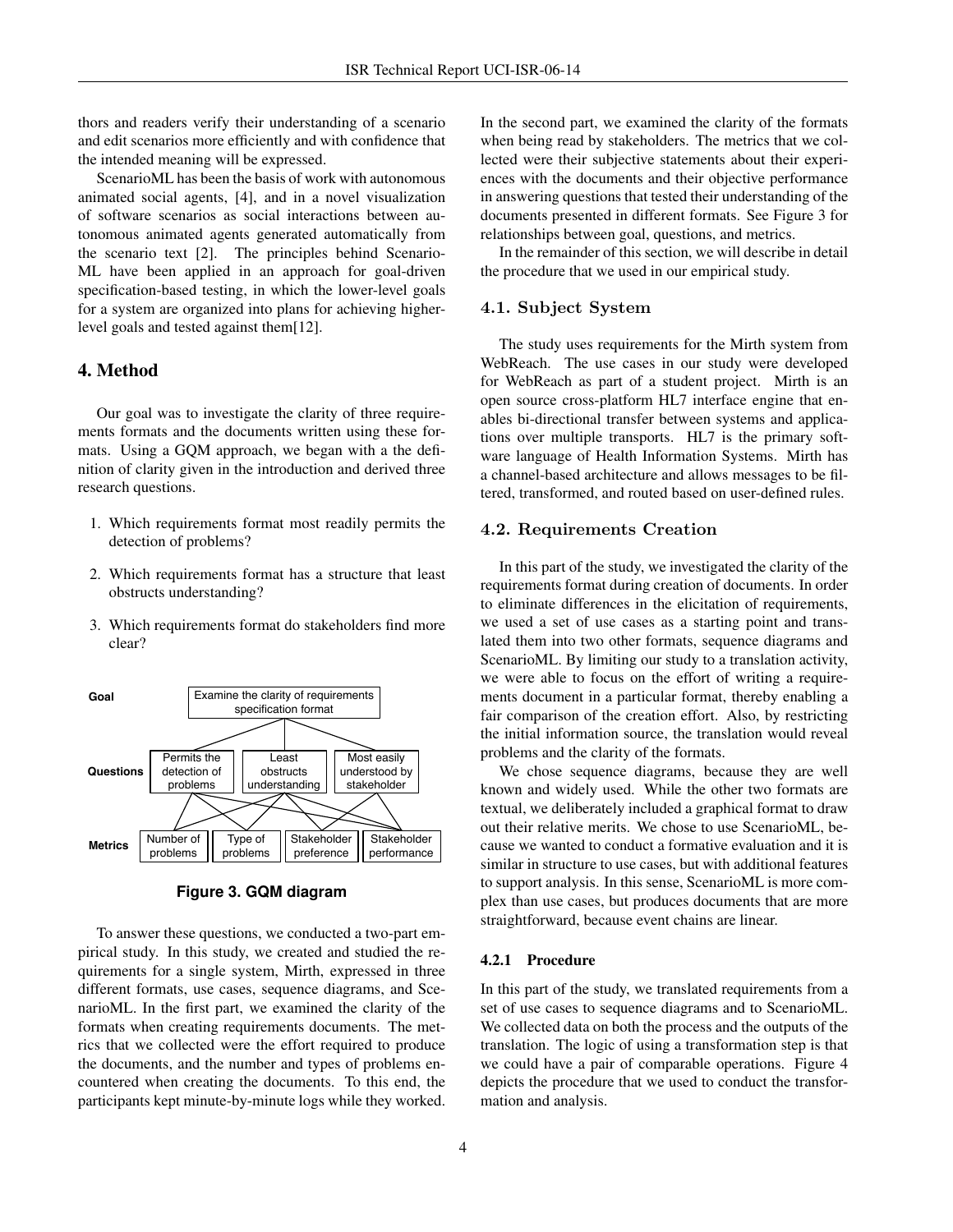

**Figure 4. Transformation & analysis process**

Student L translated the use cases to sequence diagrams. A second student, K, translated the use cases to ScenarioML. They both kept minute-by-minute logs while they worked that contain time-stamped problems discovered by the students and general descriptions of how they accomplished the translation. A third student, M, analyzed the logs and the artifacts produced to identify the number and types of problems encountered. He identifed the types of problems by inducing categories from the data, as is done in a Grounded Theory approach [9].

#### 4.2.2 Participants

The two students that participated in the translation task were selected because they were familiar, but not expert, with both the source and target specification formats, so that their levels of expertise would not be a factor in comparing their results. Each had a small amount of high-level familiarity with Mirth but had not read the use cases. Student M had experience in the analyzing process and product data, as well as conducting comparative evaluations.

#### 4.3 Stakeholder Experience

In the second part of the study, we presented the three formats for evaluation by three stakeholders. We were able to use all three formats in this part of the empirical study, because the stakeholders were only presented with the final documents. They were asked about their impressions of the formats in an interview and then tested on their ability to understand them.

## 4.3.1 Procedure

Each interview was conducted individually and lasted for about one hour. We began by asking them about their impressions and experiences with the formats. We then gave each participant a small test to assess the clarity of the three formats. Each participant was given three different sections of the requirements, presented in one of three formats, and

asked questions to probe their understanding. We asked questions to see if they fully grasped complex interactions, understood potentially confusing material, and detected errors. The three problems were carefully selected, because each contained a potential problem in clarity.

Problem 1: Add/Edit/Clone/Delete a Channel This use case was complex and involved inter-relations between the main success scenario and alternate scenarios. A participant who completely understood these requirements would be able to paraphrase the steps and identify missing information.

Problem 2: Deleting a User This requirement was included in the study, because it contains an inconsistency. There are only steps for adding a user and an alternative scenario forbidding a user from deleting himself. Participants were tested on their understanding when asked to describe the sequence of steps necessary to complete this task.

Problem 3: Change Channel Status This requirement was used in the test, because the steps on how to disable a channel are missing. In addition, the alternate scenario does not share any steps with the main scenario. Again, users were asked to identify steps required to perform a task.

Given that we had three formats, three test problems, and only three participants, we used a Latin square design. Each participant saw each format and each problem but in different combinations, so that we could perform between- and within- participant comparisons of performance. Figure 5 depicts the order of presentation to each participant of the different problems and three formats. The exception is Participant A who mistakenly looked at a sequence diagram instead of the ScenarioML document for one of the problems. The order of presentation of problems was fixed, although the order of the formats was randomized.

|                            | Problem 1                                     | Problem 2                           | Problem 3        |
|----------------------------|-----------------------------------------------|-------------------------------------|------------------|
| Participant A Use Case     |                                               | Sequence Diagram   Sequence Diagram |                  |
| Participant B   ScenarioML |                                               | Use Case                            | Sequence Diagram |
|                            | Participant C   Sequence Diagram   ScenarioML |                                     | Use Case         |

#### **Figure 5. Presentation of formats**

The interviews were transcribed verbatim, without imposing sentence structure or clarification. We tagged and categorized utterances in the transcripts. During analysis, we identified statements that pertained to the clarity of each of the formats. We were careful to consider both positive and negative statements when summarizing the interviews and selecting examples.

#### 4.3.2 Participants

Three stakeholders at WebReach were participants in this study. The first stakeholder has over 20 years of experi-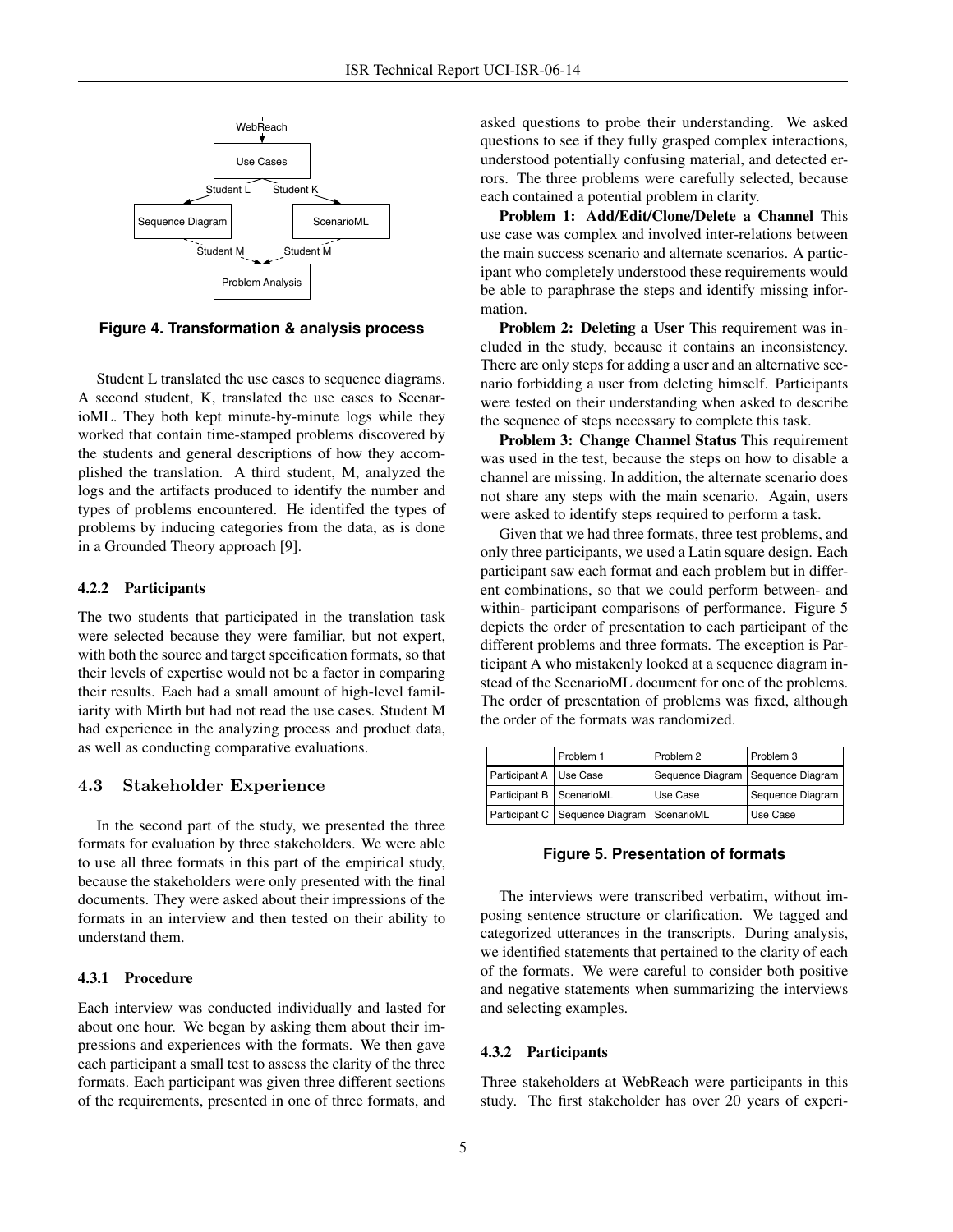ence as an enterprise software architect. He has designed and implemented solutions for clients in a wide variety of industries and technologies. The second stakeholder has 20 years of software engineering and management experience. His primary focus is business development and key-client account management. The third stakeholder is software engineering and helped lead the architecture and development of the Mirth Project. He is also currently a PhD student.

#### 4.4. Validity

In this subsection, we discuss the internal and external validity of the study, as well as threats to validity.

Internal Validity. Internal validity is the soundness of the relationships within a study. In the requirements translation portion of the study, we linked the clarity of a format with the clarity of a document produced using that format. These in turn, were measured indirectly in terms of the problems that the format could reveal. A requirements specification format demands inclusion of certain kinds of information, and different formats have different demands. Therefore, translating requirements from one format to another will reveal shortcomings of the source document and the source format.

External Validity. External validity is the degree to which the results from the study can be generalized. In this study, we used only one subject system, three students, and three stakeholders. This is a small sample size on all counts. However, we are not trying to create statistically significant results that can be generalized to a population of subject systems, students, nor stakeholders. Rather, we are seeking to build theories and deepen understanding of requirements specification formats. In the requirements creation part of the study, we seek to reason analytically about properties and qualities of the formats. These properties will hold across subject systems and documents. In terms of stakeholders, the data are not as strong, so we use these only as corroborating evidence. However, we feel this evidence is valid, because these are actual stakeholders.

If the four metrics converge, the findings will be persuasive, because the weight of their support will triangulate a phenomenon, the importance of requirements clarity. Because the three kinds of data were produced in different ways and show different viewpoints on the issues, it is unlikely that all three will converge due to chance.

Threats to Validity. The students who participated in this study are authors on this paper and involved in some way in the design of ScenarioML. This may result in a bias in favor of ScenarioML. We attempted to minimize this threat by having the students work independently and having different students perform different parts of the study. In addition, we consulted stakeholders, rather than students, regarding their preferences.

# 5. Results

In this section, we present our findings regarding our four metrics. These metrics will be used to answer the questions from the GQM method in the next section.

#### 5.1. Number and Type of Problems

Following the translation exercise, Student M analyzed the logs. A catalog of the problems found was created. These problems were then grouped according to similarities. Based on the classification, a taxonomy was created so that each problem encountered fit into only one category. The result was a comparison table (see Figure 6) between the problems found during the two translation activities. This table was verified by Students K and L to ensure that the taxonomy was accurate.

The data shows that ScenarioML revealed more problems in the original use cases than the sequence diagrams. However, sequence diagrams were better at showing problems with the details of events. In contrast, ScenarioML more effectively show problems at a high level of detail and interstitial problems, i.e., problems between use cases or between different parts of use cases.

Category 1 in the table in Figure 6 addresses inconsistencies between the use case diagram and the textual use cases. Some use cases seemed to be represented in both, but under different names such as "CreateModifyModule" and "CreateModifyViewModule". Others were visible in the diagram and simply missing in the textual representation. Another problem that surfaced during the translation was that use cases do not clearly express iterations, this type of problem is shown in category 2. Category 3 shows structural problems, where clarity could have been gained by combining similar use cases. UC-03, UC-04, and UC-05, for example, perform exactly the same steps with different actors. Another problem was the confusing numbering of events that resulted in ambiguous alternatives and exception scenarios. Category 4 shows such problems, which were found in three of the ten use cases. Category 5 shows problems of missing alternatives. The option of deleting a user, for example, was listed as an option but there were no events that described this process. Category 6 shows mistakes, such as mixing up the order of events in the use cases. Category 7 addresses the problem of incompleteness, such as referencing non existing use cases, while category 8 deals with inconsistencies such using different names for the same actors. The last row combines problems in individual events, such as where data can be stored.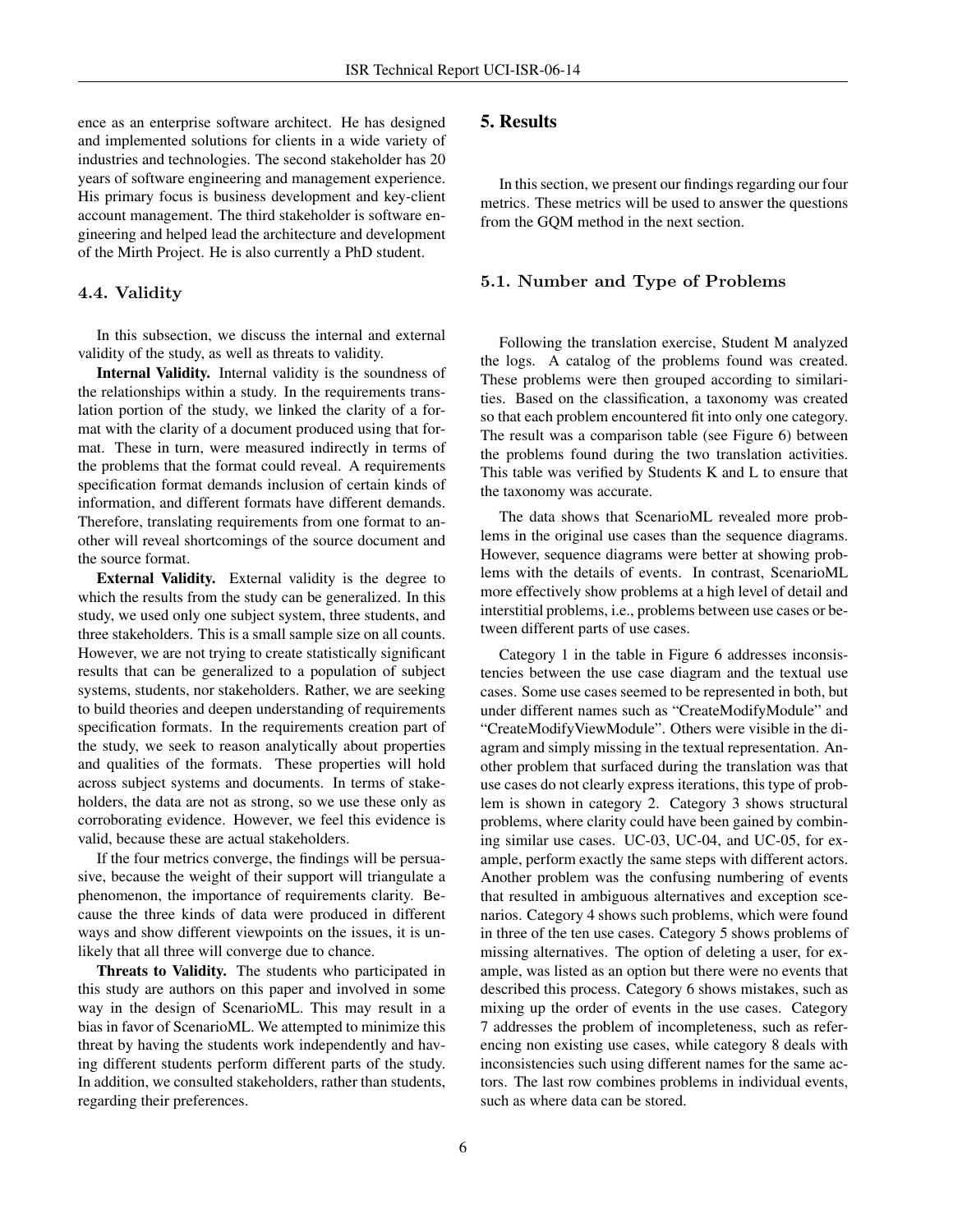| Problems                                                                   | # found in<br><b>SDs</b> | # found in<br>scenarios |
|----------------------------------------------------------------------------|--------------------------|-------------------------|
| 1. Inconsistency between UC diagram<br>and textual UC                      | Ω                        | 4                       |
| 2. Iteration was not specified                                             | O                        | 2                       |
| 3. Redundancy in the UCs                                                   | ŋ                        |                         |
| 4. UC numbering scheme does not show<br>where alternative flows start/stop | 3                        | 4                       |
| 5. All possible alternatives were not<br>specified                         | Ω                        | 2                       |
| 6. Mistakes in the UC                                                      | 1                        | 4                       |
| 7. Incomplete UCs                                                          | 3                        | 3                       |
| 8. Two names referring to the same term                                    | 5                        | 5                       |
| 9. Problems with details of events                                         | 6                        | 3                       |

#### **Figure 6. Problems found during translation**

# 5.2. Stakeholder Preference

Each participant was interviewed individually and asked about their preferences regarding the three formats. In general, the participants preferred ScenarioML over the other two formats. While they pointed out a few things that were unclear and not intuitive in the scenarios, such as the star that represents a number of iterations, they did not perceive these as off-putting or thought that other stakeholders would. However, they also thought that use cases might be superior for initial requirements gathering and for users to write themselves. Sequence diagrams were disliked by the two participants who were not already familiar with the notation. Sequence diagrams were seen as useful or advantageous in more restricted contexts and audiences. The participants liked ScenarioML although, they had same or less experience with this notation. The participants liked use cases but found ScenarioML scenarios to be an improvement in a number of ways. Below is a summary of the results per format.

Use Cases. The participants perceived use cases as "fairly easy to understand". In particular they found it easy to understand the steps described in the use cases, the summaries of what the use cases do, and the main and alternative scenarios that express alternative flows. Things that the users found difficult to understand included the numbering scheme for alternative scenarios, and the terms used in events. The participants liked that the use cases were easy to read and that the notation was familiar. Some things the participants disliked were the lack of detail, the numbering scheme, the inconsistency in terminology, and the lack of hyperlinks to supporting documents.

Sequence Diagrams. Two of the participants perceived the notation confusing, particularly confusing was how to follow events. The third participant found the notation "pretty easy", and understood the calls between components and the separation of layers. The subject that understood the sequence diagrams liked them because of their graphical nature. Some things that the other two participants did not like were the lack of readability, the visual overflow, and the lack of hyperlinks to supporting documents.

ScenarioML. The participants found the notation easy to understand. The participants understood the concepts of parameters, ontology definitions, event chains, alternations, references, and instances. There were some things that were not apparent to the participants at first, such as the star notation for iterations. The participants liked that the notation was simple and textual with indentations, the declarative statements with parameters, that there were better and more consistent definitions of terms, that it was more rigid, and had hyperlinks to supporting documents and terminology.

The overall observation is that the participants think ScenarioML specifies scenarios with greater clarity, except in showing interactions with various layers of a system with a layered architecture.

#### 5.3. Stakeholder Performance

This section will shows the participants' performance on the questionnaire (see Section 4 for the particular questions).

Use Cases. Overall the participants performed poorly when trying to identify problems in the use cases. In Problem 1, the participant with the use case managed to find a problem regarding how the alternate extension fit into the main use case. The participant failed to see any other problems, such as the event sequence for the "Clone" option not making sense. The participant still thought he understood what the use case was "trying" to do. The participant did not think that this notation was particularly useful for finding problems.

In Problem 2, the participant with the use case listed a sequence of steps that did not make sense, since the option was missing in the use case. The participant concluded that the use case was "kind of ugly". The participant had not noticed this problem before, and did not think that the notation did anything to point out this problem.

In Problem 3, the participant with the use case thought it was difficult to determine the starting point of the two scenarios (main and alternate), because they were different. The participant did not notice this problem when looking through the use cases during the interview.

Sequence Diagrams. In Problem 1, the participant with the sequence diagram understood the notation pretty well, and was positive toward the notation although no problems were identified.

In Problem 2, the participant with the sequence diagram listed that the user can add, modify, or delete a user, when in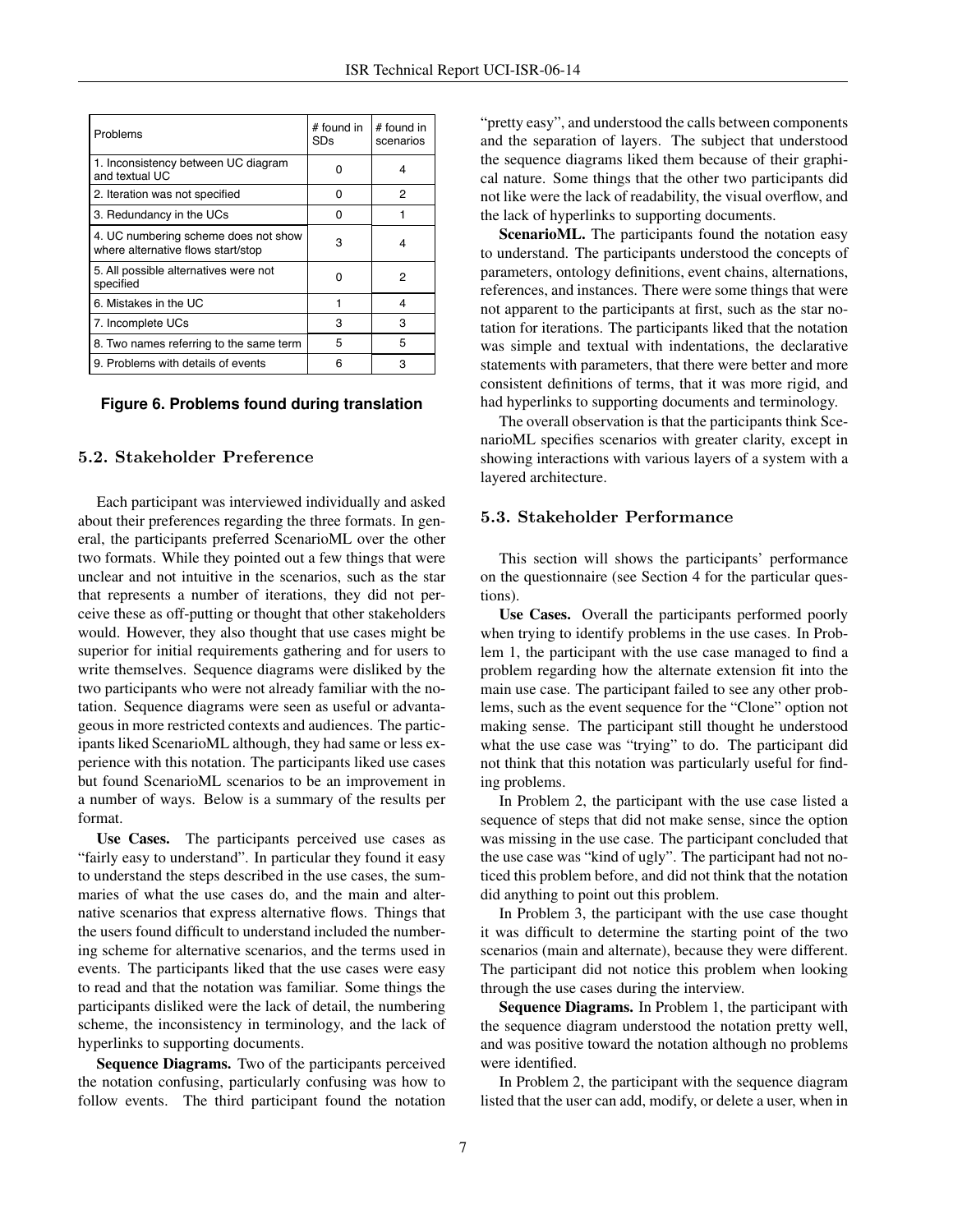fact only the add option is supported. The participant realized that the option to modify a user was not well articulated before starting the questionnaire, but did not think that the notation is helpful for detecting these kinds of problems.

In Problem 3, there were two participants with sequence diagrams. Neither of the participants could list the steps to disable a channel. One participant noticed this problem before the questionnaire, and the other participant thought the notion of a step was difficult in general. One participant thought that "This specification is really not a good way to specify this problem and, as a result, it makes relatively simple problem[s] difficult to spot." and the other participant found sequence diagrams in general to be "incomprehensible".

ScenarioML. In Problem 1, the participant with the ScenarioML scenario understood the scenario well.

In Problem 2, the participant with the ScenarioML scenario understood the scenario well, and pointed out that the nested EventChain highlights the fact that something is occurring in an otherwise flat sequence of events and draws attention to it, and that "This causes me to further inspect these nested events more closely as they often seem to be problematic areas."

In Problem 3, the participant with the ScenarioML scenario mistakenly answered the question using a sequence diagram instead of a scenario, which impairs the Latin square. The participant confirmed this afterwards.

It is interesting to note that the subjects exhibited low performance to find problems in the use cases and sequence diagrams despite their familiarity with the subject system. Another interesting observation is the low performance vs. the high preference expressed in the interview. The interview showed that all three participants felt positive toward use cases and thought they were clear. Participants showed more negativity toward use cases, when asked to use them. It also shows that they were difficult to use because they were unclear, contradicting the initial reaction from the stakeholders.

## 6. Discussion

## 6.1. Which requirements format most readily permits the detection of problems?

In our study, the translation process is used to compare the ease of problem detection in each of our target formats. This comparison is based on the reasoning that information required by a target format, but missing from the source format is indicative of a shortcoming in the source format. We decide the strengths and weaknesses of a format by comparing numbers and types of problems identified in the translation to that format. A drawback of this approach is it does not permit a side-by-side comparison of use cases to either sequence diagrams or ScenarioML scenarios, as use cases were the source format in both translations. However, data from the interviews and comprehension test show that stakeholders detected few of the problems present in either the use cases or sequence diagrams they examined, which is consistent with the inference that use cases are not markedly better than sequence diagrams for uncovering problems.

The list of problems uncovered (see Figure 6) support the following inferences: that sequence diagrams more readily detect problems in the details of events; and that ScenarioML scenarios more readily permit detection of larger-scale problems related to clarity of requirements. Overall, 3 of the problems found in the translations were uncovered only using sequence diagrams, 15 problems were uncovered by both formats, and 13 additional problems were uncovered solely by ScenarioML scenarios. The data from the interviews provided evidence converging with that from comparing the lists of problems uncovered during translation, indicating stakeholders thought sequence diagrams more effective for design tasks in which layers and architectural components are important, while ScenarioML scenarios would be more effective for requirements, as a contract between stakeholder and developer, and for high-level communication. This triangulation across two quite different sources of data strengthen the inference drawn from each.

Overall, we infer that ScenarioML scenarios more readily permit the detection of errors than sequence diagrams to a substantial degree, but that sequence diagrams appear to more readily permit detection of detailed problems within individual events. There is some evidence that use cases are equivalent to sequence diagrams in permitting detection of errors, but this evidence is not strong.

## 6.2. Which requirements format has a structure that least obstructs understanding?

The degree to which the three formats obstruct understanding is addressed by the notes from the translation process, the comprehension tests, and the interviews. The student who translated use cases to ScenarioML scenarios commented that she frequently had to consult other documents for missing information. The comprehension test showed that all three stakeholders found the use case form obstructed understanding, with comments such as "it's not too helpful for me in understanding these types of issues at all", "doesn't do anything to point it [the problem] out", and "more difficult to spot what is a problematic step". The stakeholder who was familiar with sequence diagrams did not find any of the problems they contained (although he felt they were easy to understand). The two stakeholders who examined ScenarioML scenarios indicated the form did not obstruct their understanding, and noted ways in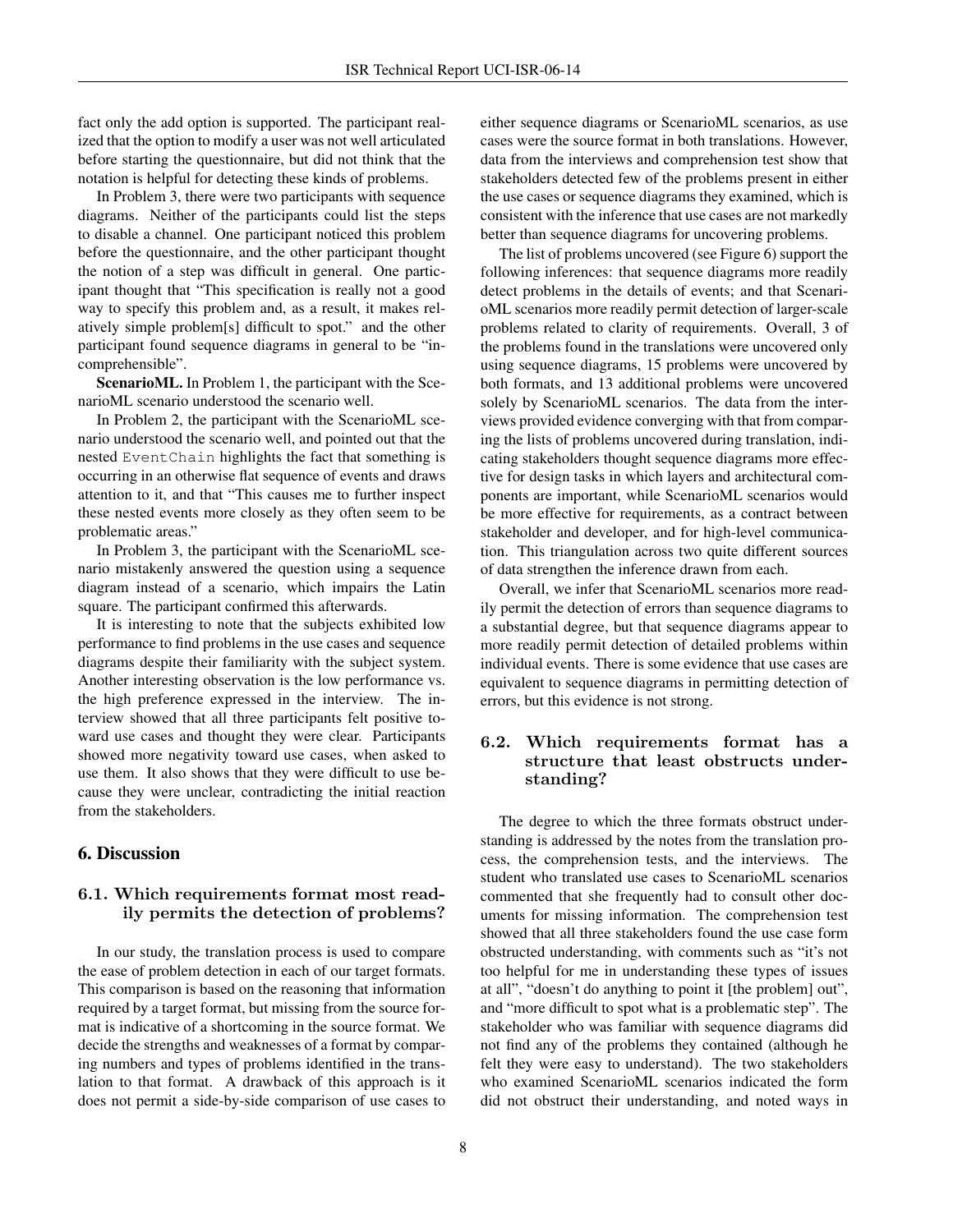which they felt the form may have helped. The interview data revealed essentially the same pattern: all stakeholders identified ways in which use cases obstructed their understanding; stakeholders' responses for sequence diagrams were divided by whether they understood the form or not; and all stakeholders commented on ways in which ScenarioML enhanced their understanding,while identifying two minor ways in which it obstructed their understanding. (The stakeholders did not understand that an iterated event numbered with ∗ indicated it may occur many times; and they wished they could optionally collapse compound events for clarity when looking at the overall picture.)

All three sources of data converged on the inferences that use cases most obstructed understanding, sequence diagrams did not obstruct understanding if one already understood the format, and ScenarioML tended to aid understanding rather than obstructing it.

## 6.3. Which requirements format do stakeholders find more clear?

The questionnaires and interviews were the sources of data for this question. All three stakeholders indicated they felt they understood the original use cases, although one also said of use cases "this form of specification is confusing to me". A second was less certain, saying "perhaps this is a problem with the user creating the use cases versus the format of the use case itself", while the third did not comment specifically. The responses for sequence diagrams corresponded to whether the stakeholder was already familiar with them. The two stakeholders who examined ScenarioML scenarios said they were "clear" and "do I understand what the event says? I think so ...", respectively.

In the interviews, all three stakeholders were neutral to moderately dissatisfied with use cases' ease of understanding, saying for example "it's hard to tell", "You don't necessarily get an idea of what the possible values are here", and "That's not that clear" (but also "Fairly easy" to understand, "pretty straightforward", and "they're easy to read"). The comments for sequence diagrams correlated with whether the stakeholder was familiar with them. All three stakeholders found ScenarioML scenarios easy to understand, with comments such as "Very easy", "unambiguous", "this is a very good form for a developer to get something in", "a richer, more defined way of doing use cases", "wow, absolutely, I think that's a definite improvement" (over use cases), "That's good, I like that", and "It's kind of like a UseCase++". Two stakeholders indicated contexts in which they felt ScenarioML scenarios would not be appropriate: "another guy in the company that's just an über-genius and something like this for him, just doesn't need it, wouldn't help him, would just get in the way", and "... if I was going to have ... users author use cases, they may not be familiar with this".

The data from the questionnaires and interviews converge, supporting the inference that the use case form is least well understood by stakeholders despite their comfort with the format, the sequence diagram form only understood by those familiar with it but apparently well understood in these cases, and that ScenarioML is easily understood by stakeholders despite their inexperience with it. The interview data on ScenarioML is strikingly positive on this point.

## 7. Lessons Learned

Our study has lessons that can be applied to selecting requirements formats, to designing requirements formats, and to empirical evaluation of requirements formats.

When selecting a requirements specification format, stakeholders and other software development participants should be aware that some requirements specification formats are inherently clearer than others. Although we do not have definitive metrics, we have cataloged ways in which formats can be unclear. For example, the numbering scheme for event sequences needs to be easy to follow and understand. Another problem can be found in graphical notations that obscure readability by visual overflow and confusing notations that lack clear definitions.

Clarity has been often overlooked in designing requirements specification formats, because of its seemingly simple character. Even though undergraduate textbooks in software engineering mention it, the IEEE standard 830 for Software Requirements Specification (SRS) [1] does not include clarity as one of its requirements quality attributes. This research presents both an operational definition for clarity and empirical methods to evaluate it. It shows the importance of clarity and suggests clarity to be taken more seriously. This study is a basis for further investigations on the clarity of requirements in regard to current and future formats.

# 8. Conclusion

In this paper, we reported on an empirical study that revealed the importance of clarity in requirements. We compared three requirements specification formats, use cases, sequence diagrams, and ScenarioML. Our empirical study consisted of creating documents in each of the formats, collecting data on their creation, and evaluating the usability of these documents from the point of view of stakeholders. We compared the formats themselves, our experience working with the formats, and stakeholder preference and understanding of information in the formats. The data from the transformation and user study showed that ScenarioML